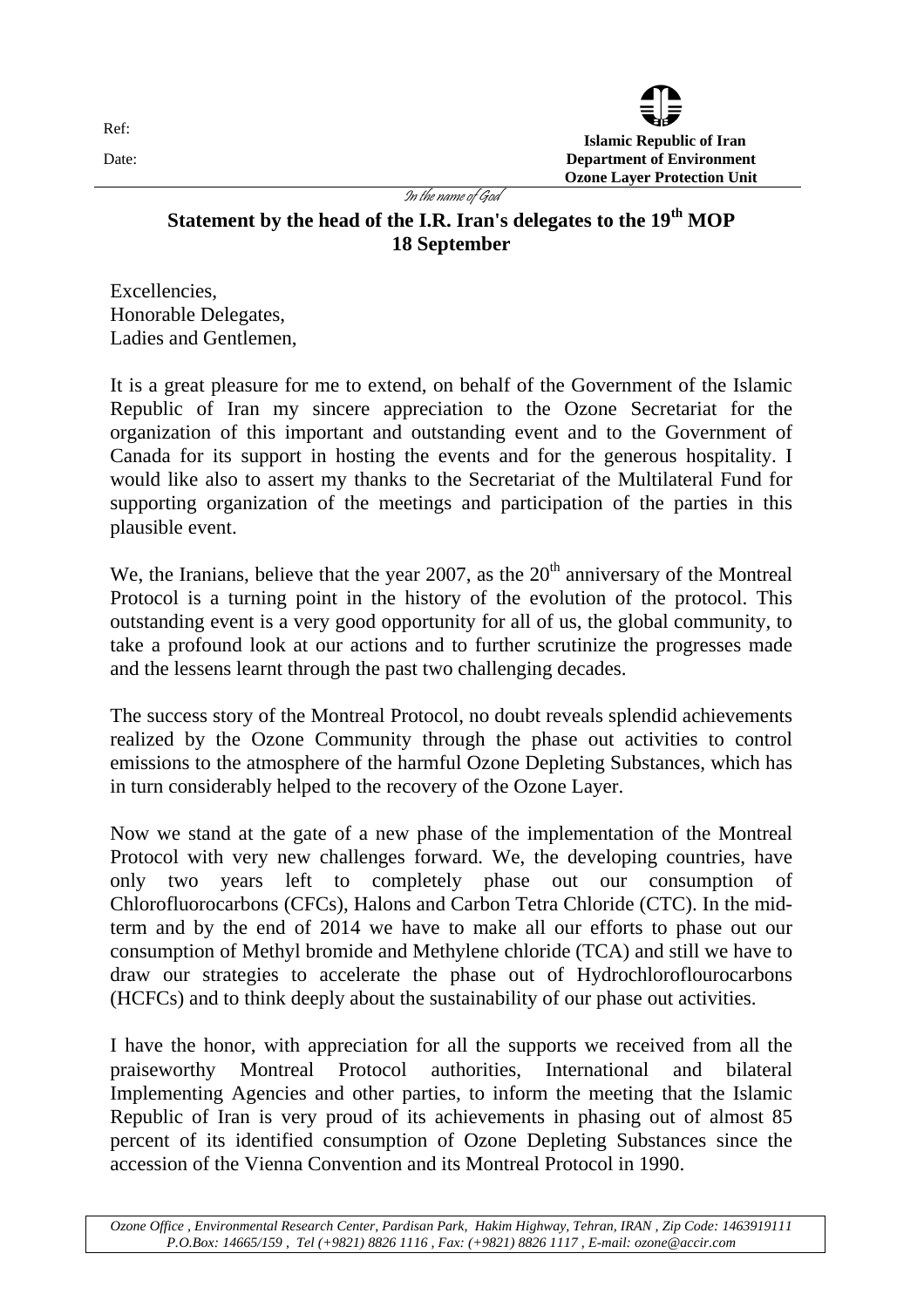| Ref:  |               | $\bar{\mathbf{v}}$                 |
|-------|---------------|------------------------------------|
|       |               | <b>Islamic Republic of Iran</b>    |
| Date: |               | <b>Department of Environment</b>   |
|       |               | <b>Ozone Layer Protection Unit</b> |
|       | . .<br>$\sim$ |                                    |

In the name of God

So far, we have succeeded to help the global community in its efforts to protect the Ozone Layer by physically phasing out of about 6,117 ODP tones of our ODSs, 99.6 percent of which were CFCs. Our efforts has also resulted in phasing out of 12.4 ODP tones of Methylbromide in the non-QPS post harvest sector and 11 ODP tones of CTC in our industrial sector. A Halon Management Programmed is also in progress to help in Banking and recovery of our Halon Stocks in the country by the end of 2009. We have had the support and effective contribution of the implementing agencies to develop and have our National CFC Phase out Plan approved by the Executive Committee of the Multilateral Fund in 2004, the implementation of which has significantly helped Iran to remain in compliance with its commitments to the Montreal Protocol's control measures for the substance under Annex A Group I. We have now a considerable number of our refrigeration service workshops equipped with the Recovery and Recycling Machines and received necessary technical trainings to reduce their CFC emissions to the atmosphere during their servicing work outs. An import/export Licensing System to control the import of ODSs into the country is now in place supported by a Comprehensive Legislation Plan, which is being enforced and serves as a policy framework and a legally bonded strategy sustaining our phase out activities.

Currently we have an ongoing umbrella project in progress, which is expected to help the early phase out of the remaining CTC and TCA in our Solvent Sector. The same way, our remaining consumption of Methyl bromide in the non-QPS sector is targeted to be phased out by the end of 2012 under an approved project for the phase out of the Methyl bromide in Soil fumigation.

And I am very pleased to announce that we have a National Ozone Network established in an effort to decentralize our Montreal Protocol activities towards the provincial Ozone Cells, in a nationally driven effort to ensure a sustainable phase out of ODSs through a continuous monitoring and evaluation of the converted beneficiaries by the end of and beyond 2010.

I remain to extend my warm appreciation to all the governmental, nongovernmental and the international organizations as well as to the people of my country, without their cooperation and support none of the above successes were possible.

I thank you all the honorable parties to the Montreal Protocol for your very credible efforts in Ozone Layer Protection activities.

*Ozone Office , Environmental Research Center, Pardisan Park, Hakim Highway, Tehran, IRAN , Zip Code: 1463919111 P.O.Box: 14665/159 , Tel (+9821) 8826 1116 , Fax: (+9821) 8826 1117 , E-mail: ozone@accir.com*